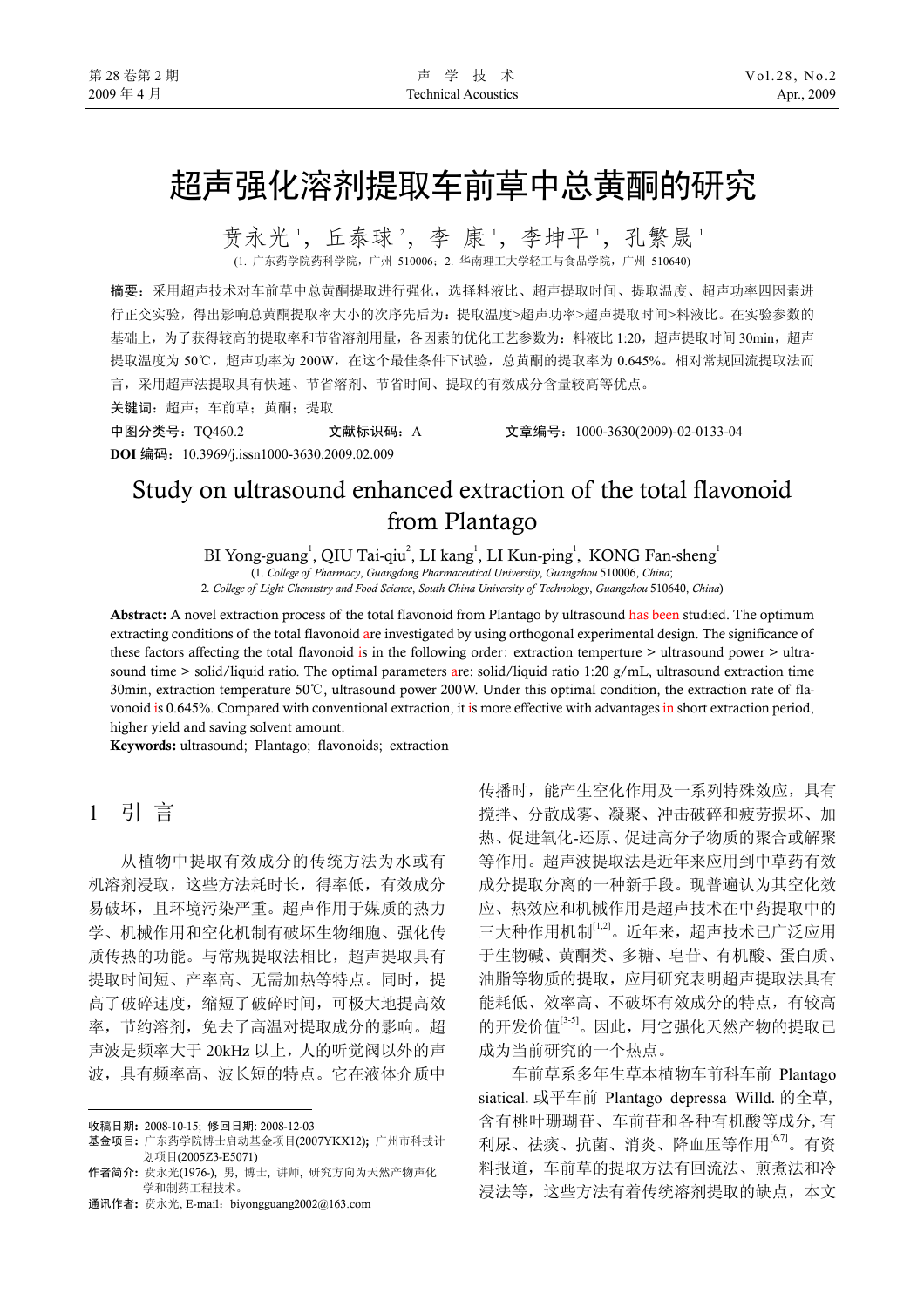采用超声强化溶剂提取车前草中的总黄酮,并用正 交设计法确定超声提取的最佳工艺条件,为车前草 的工业应用提供工艺参数。

### 2 材料与方法

#### 2.1 材料、仪器

车前草市售;芦丁对照品(中国药品生物制品检 定所);HH--6 恒温水浴锅(江苏金坛市宏华仪器厂); RE-52CS 旋转蒸发器(巩义市英峪予华仪器厂);予 华牌循环水真空泵(河南省巩义市英峪予华仪器 厂);UV1101 紫外/可见分光光度仪(上海天美科学 仪器有限公司);JA2003 电子天平(上海恒平科学仪 器有限公司); KH-400KDB 型高功率数控超声清洗 器(昆山禾创超声仪器有限公司);摇摆式高速中药 粉碎机(大德中药机械有限公司)。

#### 2.2 测定方法

(1) 草经粉碎机粉碎后过 40 目筛备用。

(2) 对照品溶液的制备:精密称取对照品芦丁 10.0mg,置 100mL 容量瓶中,加入 70%乙醇溶解, 并稀释至刻度。摇匀即得(每 1mL 中含芦丁 0.100mg)。

(3) 吸收波长的选择

对照品测定波长的确定:取对照品溶液 1mL, 按标准曲线项下的方法进行,在 400nm~700nm 波 长范围内扫描, 结果在 507nm 波长处为最大吸收。

样品测定波长的确定:取样品的乙醇提取液 1mL,按标准曲线项下的方法进行,在 400nm~700nm 波长范围内扫描,结果在 507nm 波长处有最大吸收。

(4) 标准曲线制备:精密称取对照品芦丁 10.0mg, 用 70%的乙醇溶解并定容至 100mL,使其浓度为 100µg/mL。将芦丁溶液用70%的乙醇稀释成10µg/mL、 20µg/mL、30µg/mL、40µg/mL、50µg/mL、60µg/mL, 各取 1mL 于试管中,加 70%的乙醇 1mL,加入 300µL 5%的 NaNO<sub>2</sub>, 6min 后加入 300µL 10%的 Al(NO<sub>3</sub>)<sub>3</sub> 溶液,6min 后再加入 2mL 4%的 NaOH 溶液,10min 后于分光光度计波长 507nm 处测定吸光度。以吸光 度 A 为纵坐标, 浓度 C 为横坐标, 经回归统计, 得 到标准曲线方程为:

*A*= 0.002811*C*+0.0000154,*r* = 0.9995 (1)

可以看出,浓度在 0~60µg/mL 范围内与吸收值 线性关系良好。

(5) 车前草中总黄酮提取率的测定:取车前草 中总黄酮提取液用紫外分光光度计于 507nm 下测 出吸光度 *A*,代入式(1)及提取率计算公式(2),计算 出车前草中总黄酮的提取率。

提取率(%)= $(C \times V \times 10^{-6}/W) \times 100\%$  (2) 式中,*V* 为定容体积(ml),*W* 为车前草药粉质 量(g),*C* 为车前草提取液浓度 µg/mL。

## 3 结果与讨论

#### 3.1 单因素试验

3.1.1 考察料液比对提取率的影响

本实验采用车前草粉(过 40 目筛)作为原料,在 温度为 25℃、超声 10min、功率为 280W 时,绘制 提取率与料液比关系曲线图如图 1 所示。



由图 1 可以看出,料液比分别为 1:8,1:15,1:20, 1:25 时,提取率分别是 0.221%,0.254%,0.286%, 0.321%。随着实验范围内溶剂用量的增加,车前草 中总黄酮的提取率呈上升趋势。这是由于溶剂量 大,溶剂中的有效成分浓度低,与物料及溶剂边界 层的有效成分浓度差大,扩散推动力较大,所以提 取率高;相反,溶剂中有效成分浓度高,扩散推动 力小,不利于扩散,有效成分提取率低。但是, 如 果溶剂用量太大,在经济上不合算,由于有效成分 的提取率并不是随着溶剂量的增大而无限量的增 大的,当溶剂量增大到一定值后,有效成分的提取 率增加的幅度会很快降低到一个很小的值。另外, 溶剂用量增大会引起一系列如蒸发浓缩等问题的 出现。所以实验中要选择合适的料液比。

#### 3.1.2 考察温度对提取率的影响

本实验采用车前草粉(过 40 目筛)作为原料,在 料液比为 1:20、超声 10min、功率为 280W 时, 绘 制单因素趋势图(见图 2)。



Fig.2 Effect of ultrasound temperture on total flavonoids yield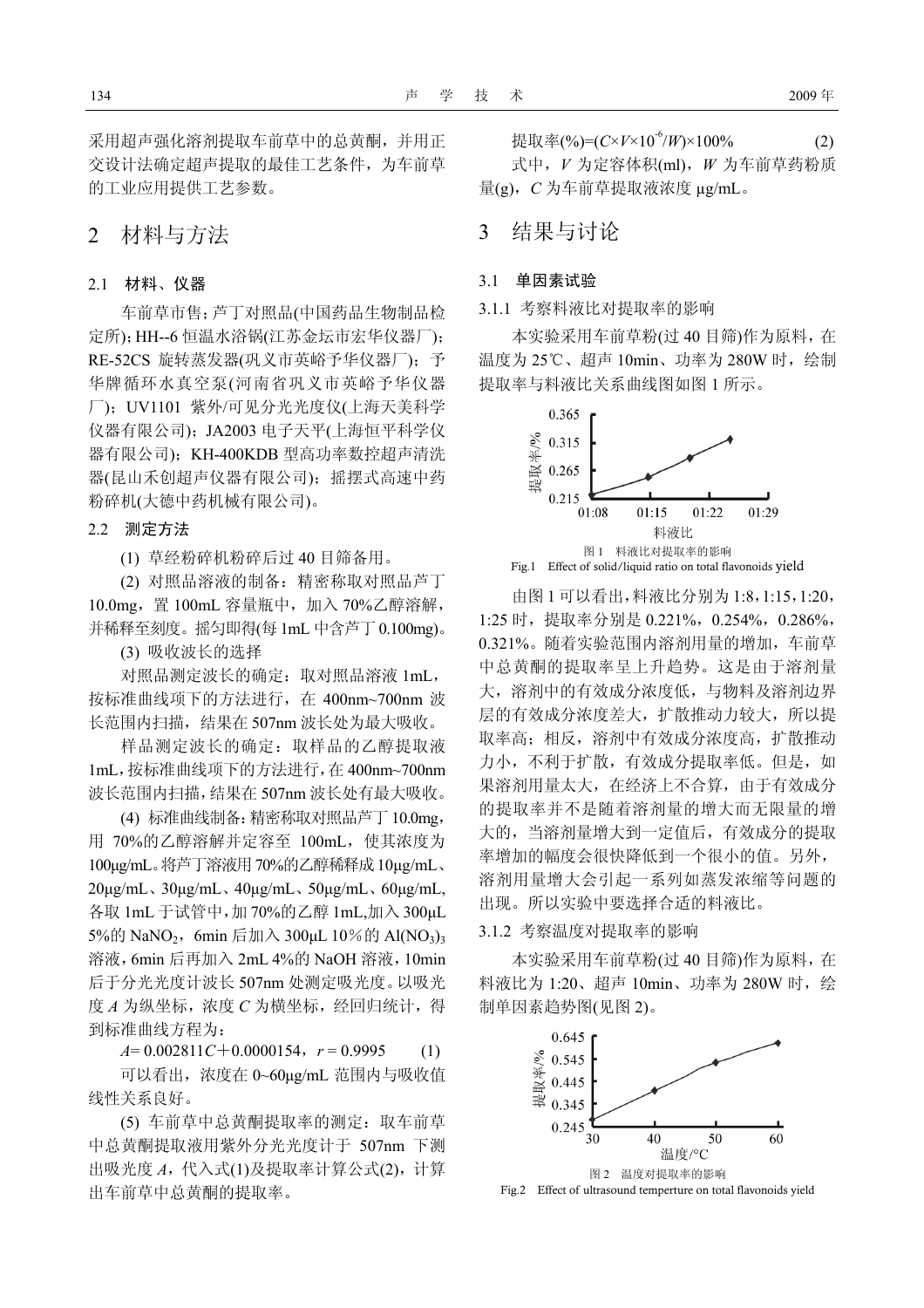由图 2 可以看出,温度分别为 30℃、40℃、50℃、 60℃,提取率分别为 0.275%、0.404%、0.525%、 0.614%。随着实验范围内提取温度的增加,超声提 取车前草中总黄酮的提取率呈上升趋势。一般来 说,温度升高,溶剂的表面张力系数及粘滞系数下 降,蒸气压升高,超声空化阈值下降,有利于空化 泡的产生,但是另一方面,由于蒸气压的增大,导 致空化强度或空化效应下降,从而不利于提取过程 的强化。

3.1.3 考察超声时间对提取率的影响

本实验采用车前草粉(过 40 目筛)作为原料,在 料液比为 1:20,温度为 25℃,功率为 280W 条件下, 绘制单因素趋势图(见图 3)。



由图 3 可以看出, 时间分别为 10min、20min、 30min、40min,提取率分别是 0.254%、0.329%、 0.396%、0.439%。随着实验范围内提取时间的增加, 车前草中总黄酮的提取率呈上升趋势。由于有效成 分浓度差是超声提取的主要推动力,在提取初期, 有效成分浓度差大,因此提取速率快,提取率增加 明显,随着提取时间的延长,溶剂中有效成分浓度 逐渐增大,和固相中的浓度差逐渐变小,也就是推 动力变小,所以提取速率慢慢减慢,提取率增加不 明显,直至推动力为零,有效成分不再溶解。

3.1.4 考察超声功率对提取率的影响

本实验采用车前草粉(过 40 目筛)作为原料,在 料液比为 1:20, 25℃状态, 超声 10min 条件下, 绘 制单因素趋势图(见图 4)。



由图 4 可以看出,在超声清洗机标称功率分别

为 200W、240W、280W、320W 时,提取率为 0.289%、

0.311%、0.321%、0.336%。随着实验范围内的提取 功率增加, 超声提取车前草中总黄酮的提取率呈上 升趋势。对一定频率和一定发射面的超声来说, 功 率增大,声强随之增大。如果声强增大,声压幅值 以及液体中相应负压力亦增大,造成空化泡的半径 逐渐增大至极限,空化泡崩溃所需的时间将变得更 短,也就是说单位时间内超声产生的空化事件增 多,从而有利于植物药有效成分提取率的提高。

#### 3.2 正交实验

上面讨论了各单因子的影响,但是在实际的操 作中,各因素是相互交差影响的。因此,为全面考 查影响因素,设计了四因素三水平正交实验,实验 结果见表 1、表 2。

表 1 试验的因素及水平 Table 1 Factors and levels of experiment

|    | А       | В      | C    | I)         |
|----|---------|--------|------|------------|
| 水平 | 料液比     | 超声作用时间 | 提取温度 | 超声功率       |
|    | /(g/mL) | /min   | /°C  | /W         |
|    | 1:15    | 20     | 30   | <b>200</b> |
|    | 1:20    | 30     | 40   | 240        |
|    | 1.25    | 40     | 50   | 280        |

|  | 表 2 超声法提取车前草中总黄酮的正交实验结果                                          |
|--|------------------------------------------------------------------|
|  | Table 2 Orthogonal experiment results with ultrasound extraction |

| 编号    | A              | B              | C              | D            | 总黄酮提取率/% |
|-------|----------------|----------------|----------------|--------------|----------|
| 1     | 1              | 1              | 1              | $\mathbf{1}$ | 0.325    |
| 2     | 1              | $\overline{c}$ | 2              | 2            | 0.482    |
| 3     | 1              | 3              | 3              | 3            | 0.496    |
| 4     | $\overline{2}$ | 1              | $\overline{c}$ | 3            | 0.350    |
| 5     | 2              | $\overline{c}$ | 3              | 1            | 0.657    |
| 6     | 2              | 3              | $\mathbf{1}$   | 2            | 0.368    |
| 7     | 3              | 1              | 3              | 2            | 0.564    |
| 8     | 3              | $\overline{c}$ | 1              | 3            | 0.339    |
| 9     | 3              | 3              | $\overline{c}$ | 1            | 0.532    |
| $K_1$ | 1.303          | 1.239          | 1.032          | 1.514        |          |
| $K_2$ | 1.375          | 1.478          | 1.364          | 1.414        |          |
| $K_3$ | 1.435          | 1.396          | 1.717          | 1.185        |          |
| $k_1$ | 0.434          | 0.413          | 0.344          | 0.505        |          |
| $k_2$ | 0.458          | 0.493          | 0.455          | 0.471        |          |
| $k_3$ | 0.478          | 0.465          | 0.572          | 0.395        |          |
| R     | 0.044          | 0.080          | 0.228          | 0.110        |          |

由表 2 可以看出,在影响超声法提取车前草中 总黄酮的四个因素(料液比、超声作用时间、超声提 取温度、标称功率)中,超声温度的影响最大,料液 比的影响最小。其影响总黄酮的提取率的大小次序 先后为: C>D>B>A, 即超声提取温度>超声功率> 提取时间>料液比,在本实验参数的基础上,为了 获得较高的提取率和节省溶剂用量,各因素的优化 工艺参数为  $A_2B_2C_3D_1$ , 即料液比 1:20, 超声提取时 间30min,超声提取温度50℃,超声标称功率200W。